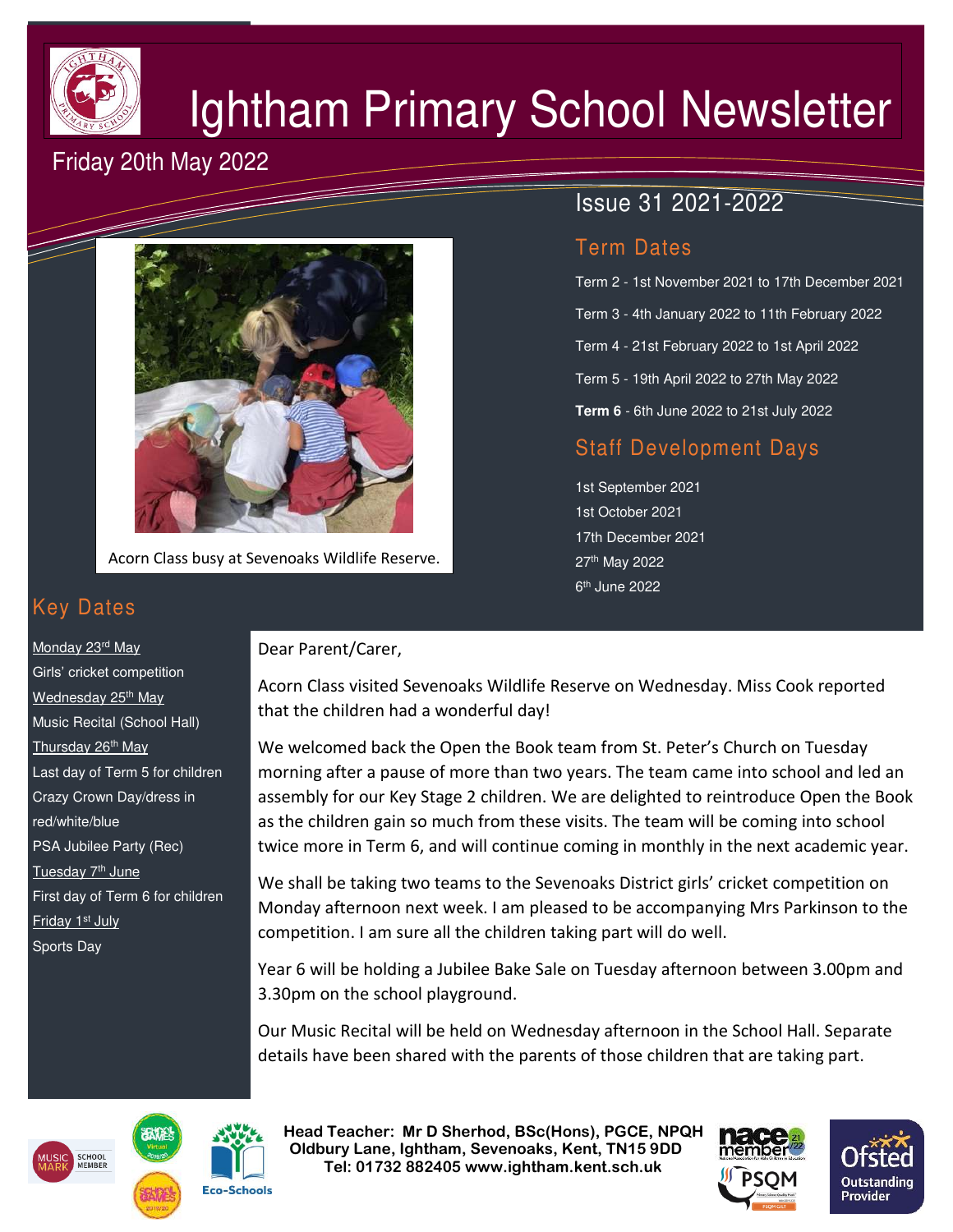#### **Attendance**

Attendance for this week is as follows:

Acorn – 93.3%

Pine – 97.2%

Chestnut  $-99.4%$ 

Willow – 91.4%

 $E$ lm  $-96.7%$ 

Beech – 88.1%

Oak – 94.2%

#### Lateness

The number of "lates" recorded this week were as follows:

 $Acorn - 1$ 

Pine – 1

 $Chestnut - 0$ 

Willow  $-2$ 

 $E$ lm  $-1$ 

Beech - 0

Oak - 1





**Eco-Schools** 

#### Ightham Primary School Newsletter

We are encouraging everyone to wear red, white and blue into school on Thursday as part of our Jubilee Celebrations. We ask that a donation is made towards the tombola at the Coxcombe Fair. Children are also encouraged to wear a 'Crazy Crown' into school if they would like to do so. The PSA are sending out separate details about this.

The PSA will be holding a Jubilee Party on the Recreation Ground on Thursday afternoon!

A reminder that the Coxcombe Fair will be taking place on Saturday  $4<sup>th</sup>$  June in the village. There will be a display in the church of the art work that our children in Years 2 to 5 have been doing this term to commemorate the Jubilee. Year 6 has been doing an art project called "River of Hope" and their work will also be displayed for the Jubilee.

As many of you are aware we have a special link with a school in Malawi through Starfish Malawi. Chris Knott from Starfish Malawi will be giving a talk at St Peter's Church at the 10am service on June 12<sup>th</sup> following his recent visit.

I am delighted to inform the parents of our new reception intake for September that Mrs Warnes has agreed to teach the class for three days per week whilst Miss Cook is on maternity leave. Many of you will already know Mrs Warnes and will therefore know what a super teacher she is. She is very excited to be teaching in Reception once more. We have appointed Mrs Snow to teach our Reception class on the other two days. Mrs Snow is an experienced teacher who has taught in a number of other schools and was Key Stage 1 Leader in her last school. Mrs Warnes will teach the class on a Monday, Tuesday and Wednesday, and Mrs Snow will teach on Thursday and Friday. All being well, we anticipate Miss Cook will return after Easter next year.

Finally, a reminder that the last day of Term 5 is Thursday next week. We have an INSET Day on Friday so the children are not in school. The children return for the start of Term 6 on Tuesday 7<sup>th</sup> June.

Mr D Sherhod

Head Teacher